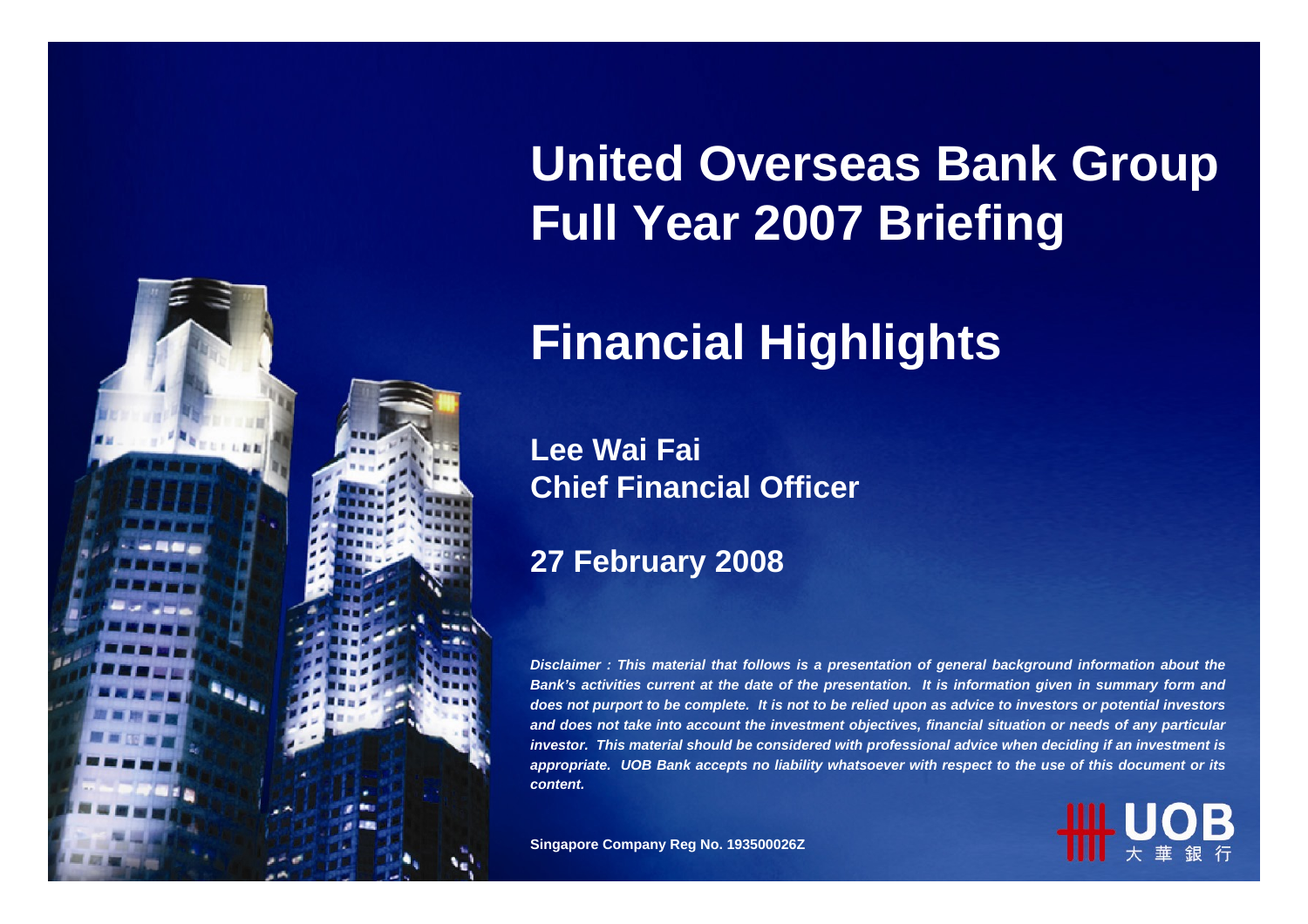### **Agenda**



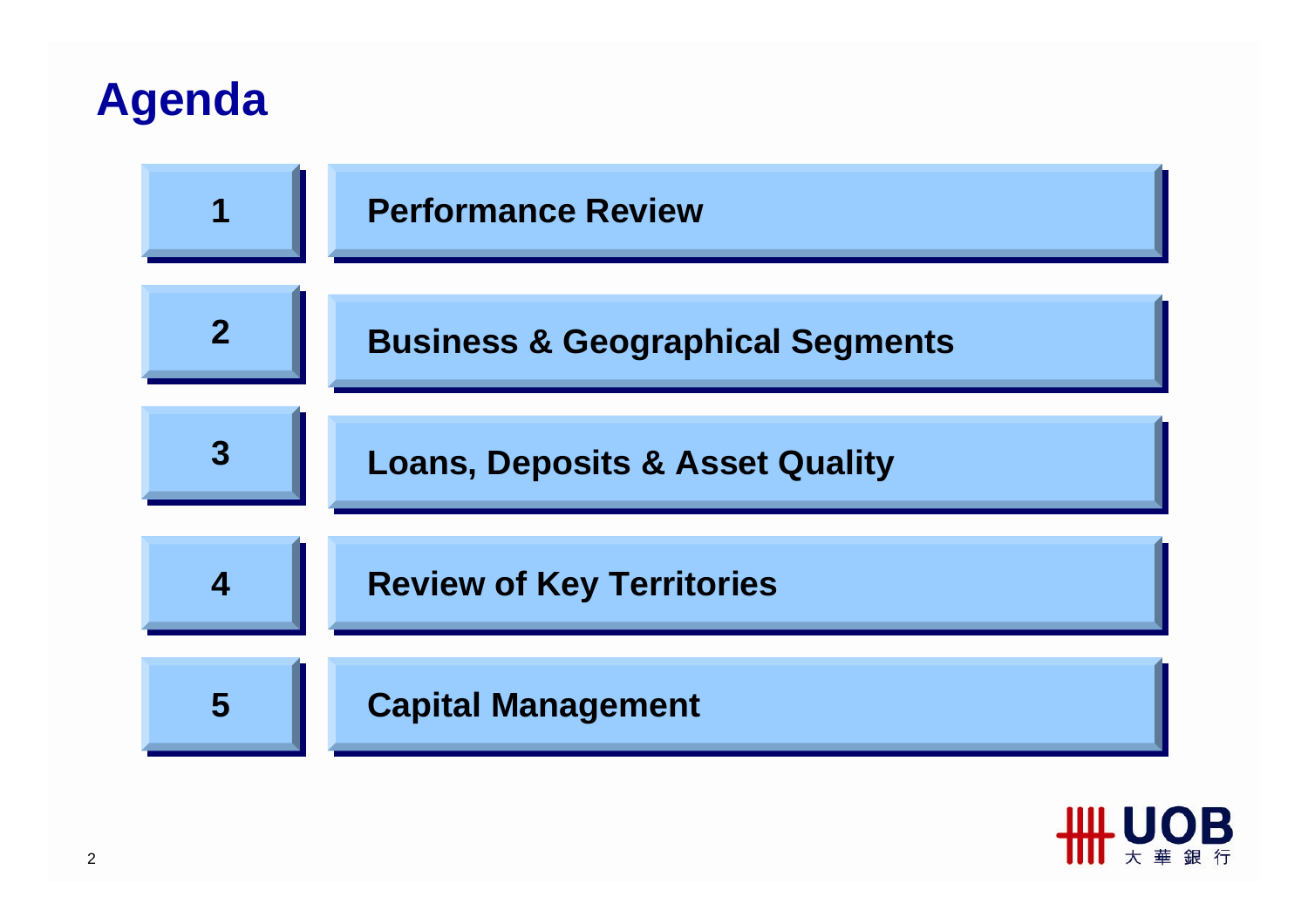#### **Profit Growth 12.1% in FY2007**

|                                        | 2007          | 2006  | $+ / (-)$ |
|----------------------------------------|---------------|-------|-----------|
|                                        | $\mathsf{Sm}$ | \$m\$ | $\%$      |
| Net interest income                    | 2,980         | 2,710 | 10.0      |
| Non-interest income                    | 1,892         | 1,514 | 25.0      |
| <b>Total income</b>                    | 4,872         | 4,224 | 15.3      |
| Less: Total expenses                   | 2,018         | 1,736 | 16.3      |
| <b>Operating profit</b>                | 2,854         | 2,488 | 14.7      |
| Less: Intangible assets amortised      | 11            | 13    | (10.3)    |
| Impairment charges on loans            | 155           | 142   | 8.9       |
| Other impairment charges               | 145           | 38    | 278.7     |
| Add: Share of profit of associates     | 207           | 152   | 36.8      |
| Less: Tax & minority interests         | 641           | 564   | 13.5      |
| <b>Net Profit After Tax (NPAT)</b>     | 2,109         | 1,882 | 12.1      |
| <b>NPAT Growth at constant FX rate</b> |               |       | 13.2      |

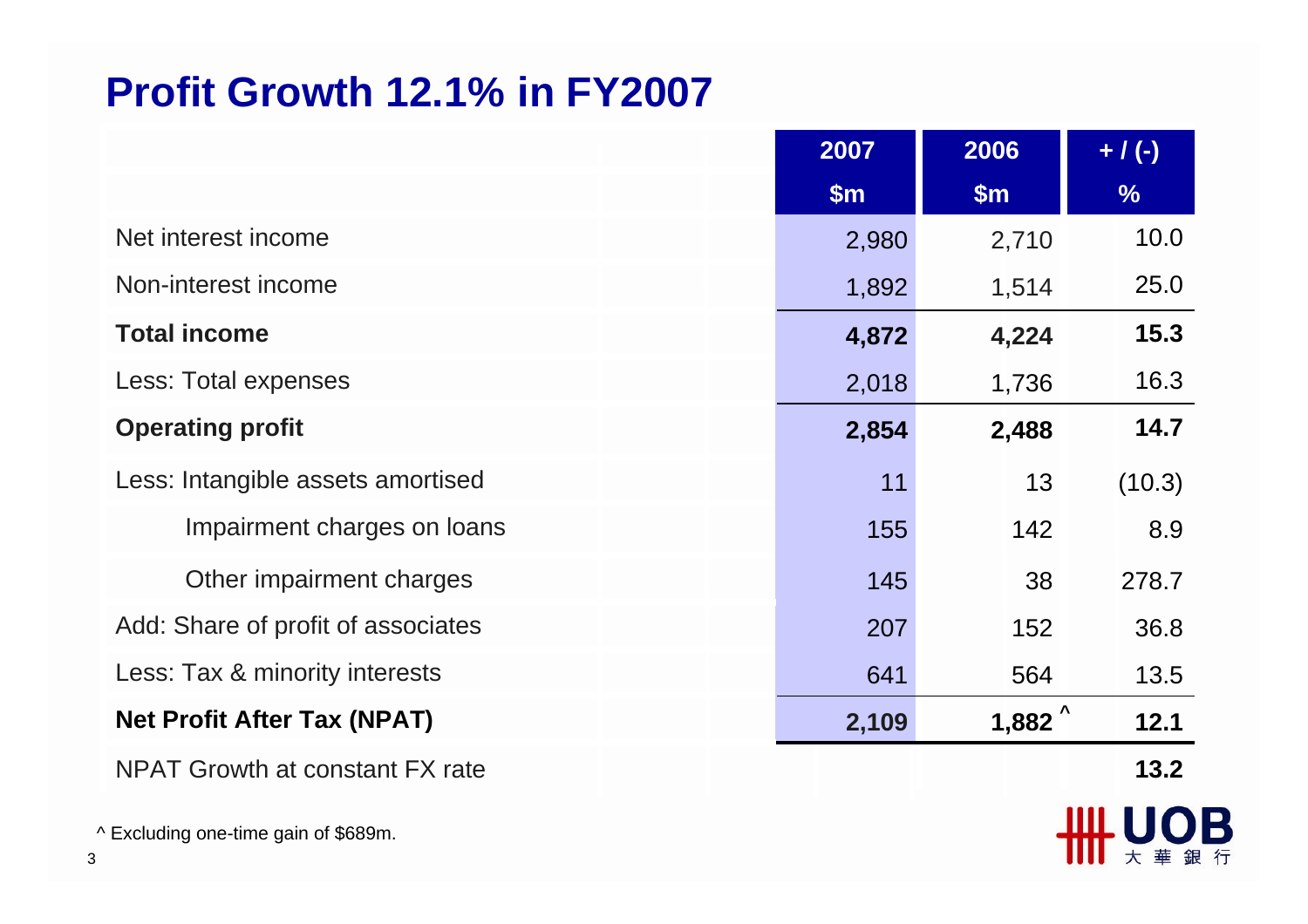#### **Quarter Performance Review**

|                                    | <b>4Q07</b>    | <b>3Q07</b> | $+ / (-)$     | <b>4Q06</b> | $+ / (-)$     |
|------------------------------------|----------------|-------------|---------------|-------------|---------------|
|                                    | \$m\$          | \$m\$       | $\frac{0}{6}$ | \$m\$       | $\frac{9}{6}$ |
| Net interest income                | 743            | 714         | 4.1           | 702         | 5.9           |
| Non-interest income                | 532            | 393         | 35.5          | 517         | 2.9           |
| <b>Total income</b>                | 1,275          | 1,107       | 15.2          | 1,219       | 4.7           |
| Less: Total expenses               | 556            | 487         | 14.1          | 497         | 11.9          |
| <b>Operating profit</b>            | 719            | 620         | 16.1          | 722         | (0.3)         |
| Less: Intangible assets amortised  | $\overline{2}$ | 3           | (18.1)        | 3           | (25.9)        |
| Impairment charges on loans        | 67             | (30)        | <b>NM</b>     | 41          | 62.6          |
| Other impairment charges           | 61             | 34          | 80.2          | 24          | 160.1         |
| Add: Share of profit of associates | 48             | 47          | 1.6           | 50          | (4.2)         |
| Less: Tax & minority interests     | 131            | 159         | (17.7)        | 167         | (21.5)        |
| <b>Net Profit After Tax (NPAT)</b> | 506            | 501         | 1.1           | 537         | (5.7)         |
| NPAT Growth at constant FX rate    |                |             | 3.6           |             |               |

**HH UOB** 

NM: Not Meaningful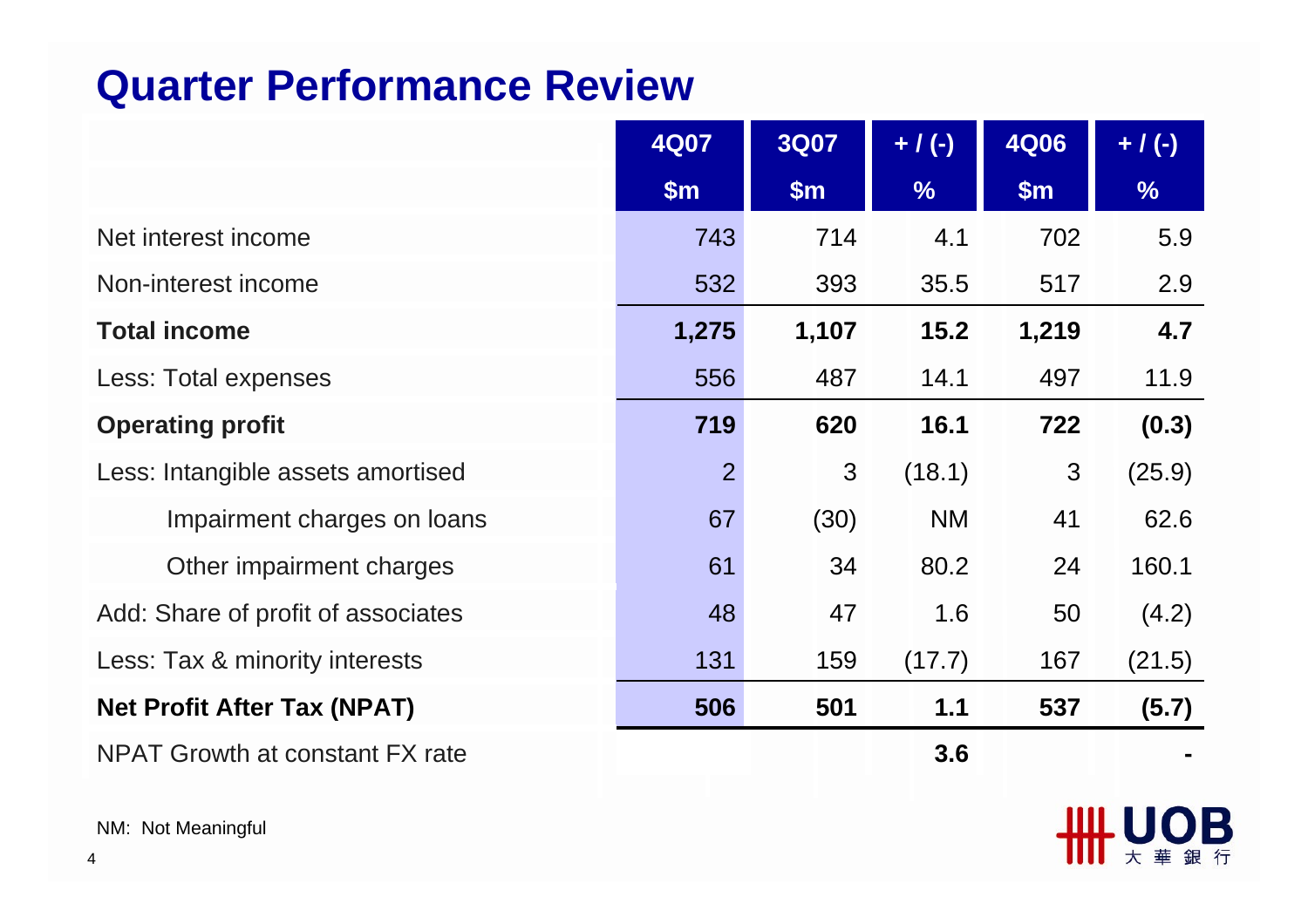### **Improvement in Net Interest Income and Margin**

#### **Net Interest Income and Margin**



^ Excluding interest recovery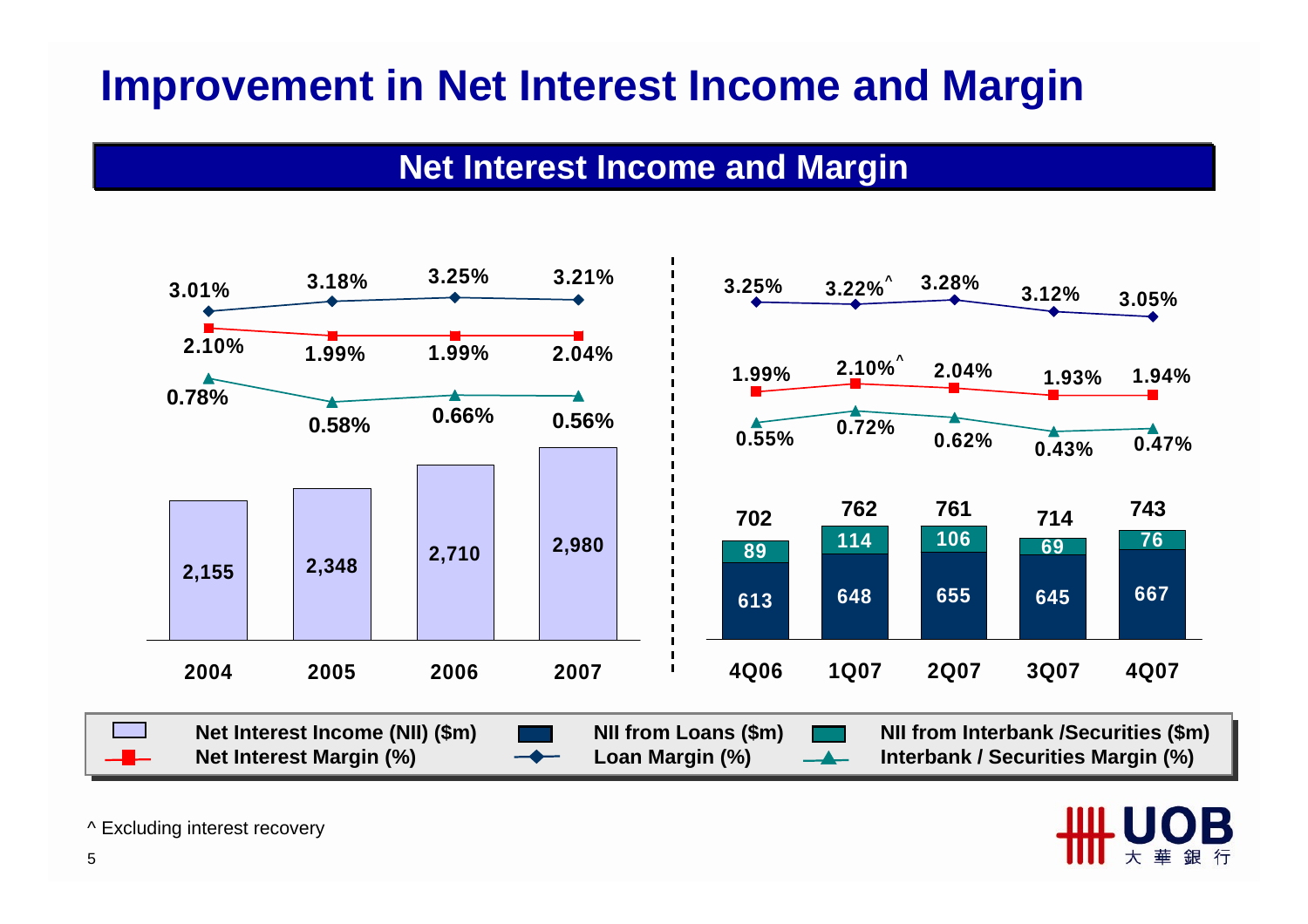### **Strong Growth in Fee and Commission Income**

#### **Non-Interest Income (Non-NII) and Non-NII Ratio**



\* Excluding one-time income of \$613m in 2006.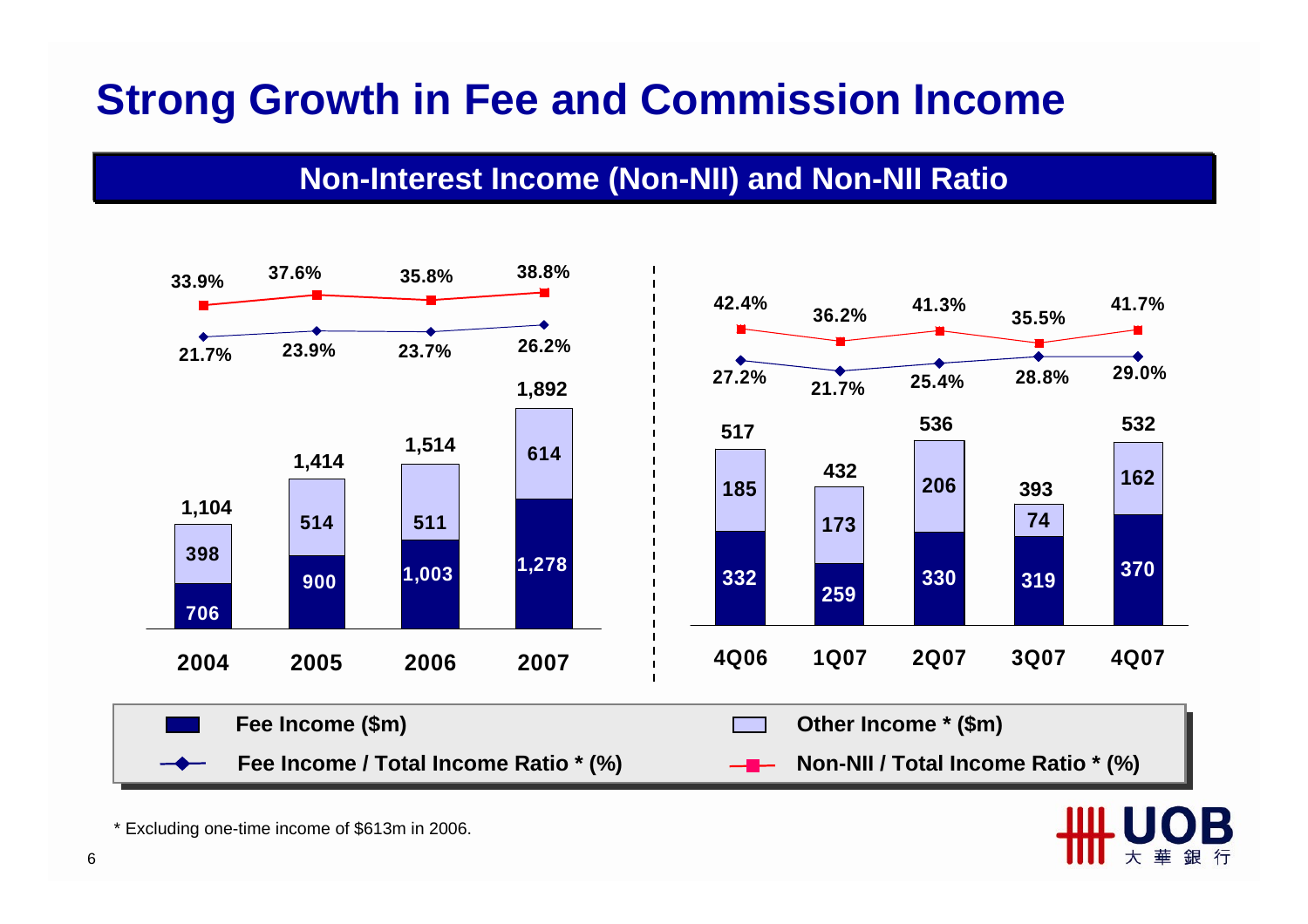#### **Continued Infrastructure Investments**

**Operating Expenses and Expense / Income Ratio** 



\* Excluding one-time income of \$613m in 2006.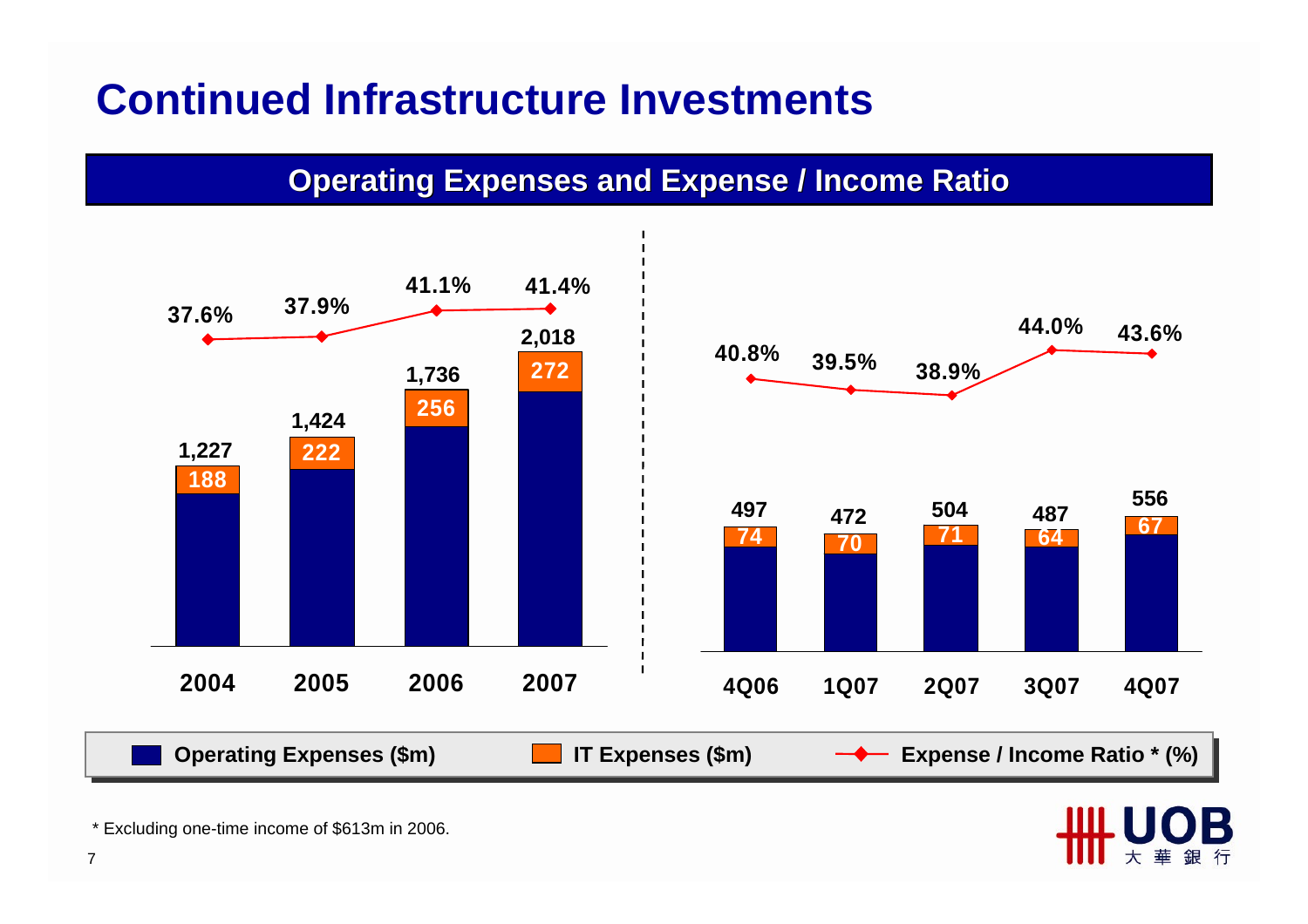### **Impairment Charges on Loans Remained Benign**

#### **Individual Impairment on Loans Charged to Profit & Loss Account**



**Individual Impairment Charges Individual Impairment Charges on Loans / Individual Impairment Charges Individual Impairment Charges on Loans / on Loans (\$m) Average Gross Customer Loans (basis points) \* on Loans (\$m) Average Gross Customer Loans (basis points) \***



\* On annualised basis for quarters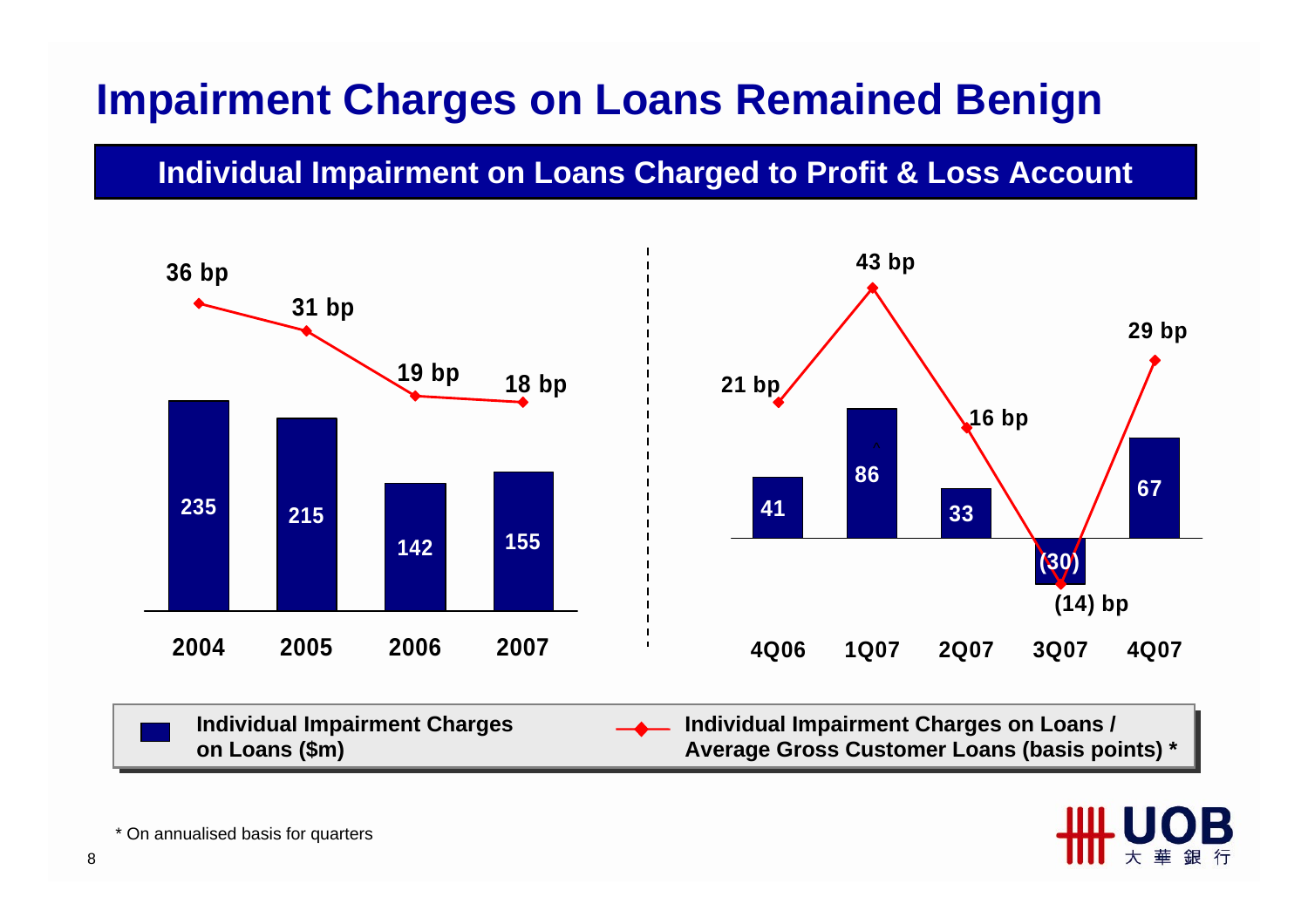### **Strong Growth in Key Business Segments**

#### **Business Segment**

|                                                                                                                                                | 2007  | 2006  | $+ / (-)$     | 2007<br><b>PFS: 32%</b> |
|------------------------------------------------------------------------------------------------------------------------------------------------|-------|-------|---------------|-------------------------|
| <b>Segment Operating Profit *</b>                                                                                                              | \$m\$ | \$m\$ | $\frac{0}{0}$ | Other: (4)%             |
| <b>Personal Financial Services (PFS)</b>                                                                                                       | 924   | 707   | 30.7          |                         |
| <b>Institutional Financial Services (IFS)</b>                                                                                                  | 1,375 | 1,194 | $15.2$        | <b>GMIM: 24%</b>        |
| <b>Global Markets &amp; Investment Mgt (GMIM)</b>                                                                                              | 677   | 493   | 37.3          | <b>IFS: 48%</b>         |
| Other ^                                                                                                                                        | (122) | 94    | (229.8)       | 2006                    |
| <b>Total</b>                                                                                                                                   | 2,854 | 2,488 | 14.7          | <b>PFS: 28%</b>         |
|                                                                                                                                                |       |       |               | Other: 4%               |
|                                                                                                                                                |       |       |               | <b>GMIM: 20%</b>        |
|                                                                                                                                                |       |       |               | <b>IFS: 48%</b>         |
| * Before amortisation of intangible assets and impairment charges.<br>^ Excluding one-time income for 2006 and including unallocated expenses. |       |       |               | ШЩ UOR                  |

Ⅲ大華銀行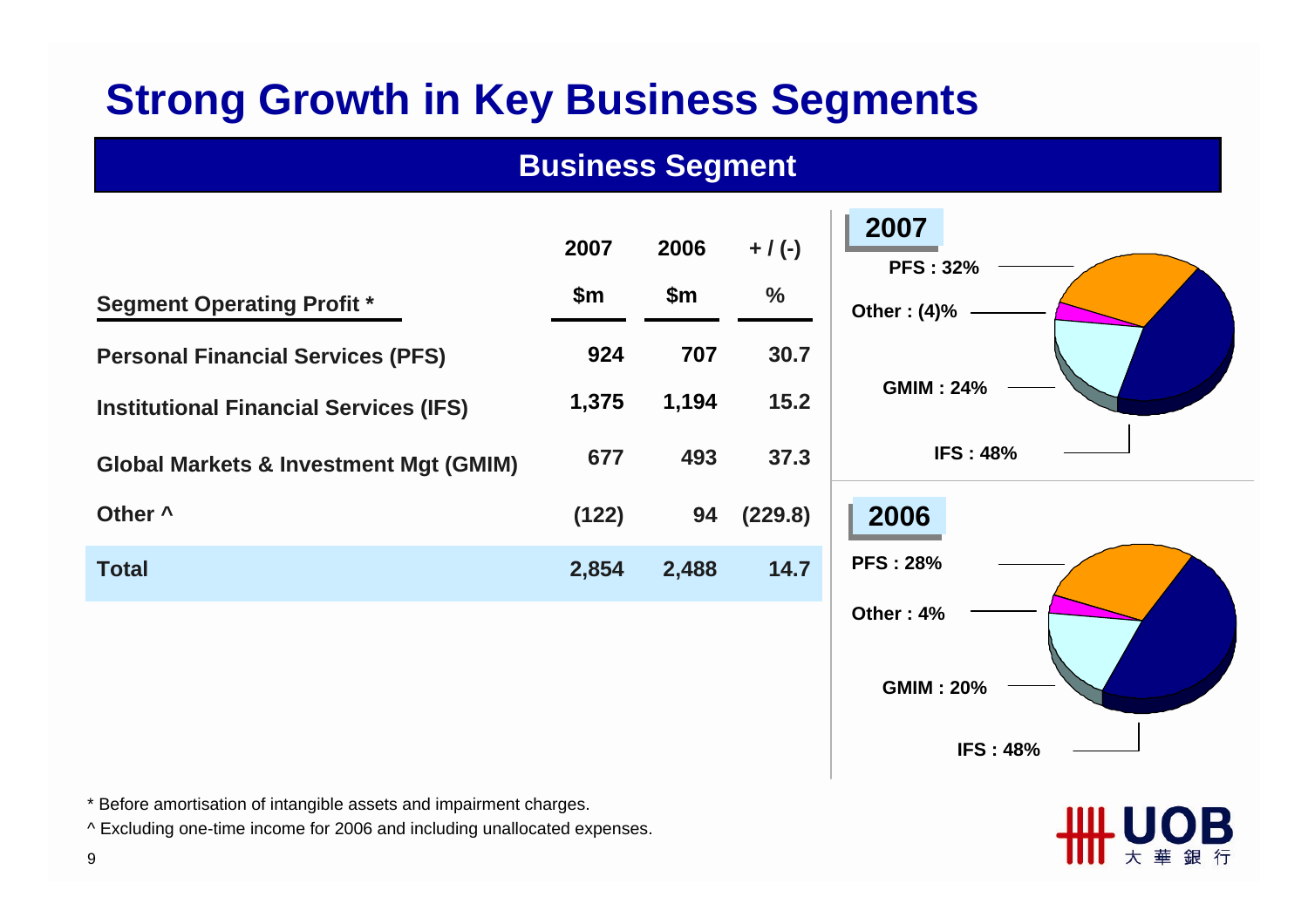### **Strong Contribution from Singapore**

#### **Geographical Segment**

| <b>Operating Profit *</b>        | 2007<br>\$m | 2006<br>\$m\$ | $+$ / (-)<br>$\frac{0}{0}$ | At constant<br><b>FX</b> rate<br>$\frac{9}{6}$ |
|----------------------------------|-------------|---------------|----------------------------|------------------------------------------------|
| <b>Singapore (including ACU)</b> | 1,800       | 1,598         | 12.6                       | 12.6                                           |
| <b>Total Overseas</b>            | 1,054       | 890           | 18.4                       | 20.6                                           |
| <b>Malaysia</b>                  | 368         | 324           | 13.6                       | 13.3                                           |
| <b>Thailand</b>                  | 130         | 132           | (1.5)                      | (11.3)                                         |
| <b>Indonesia</b>                 | 130         | 159           | (18.2)                     | (9.1)                                          |
| <b>Greater China</b>             | 113         | 59            | 91.5                       | 103.1                                          |
| <b>Other</b>                     | 313         | 216           | 44.9                       | 53.0                                           |
| <b>Total</b>                     | 2,854       | 2,488         | 14.7                       | 15.5                                           |

\* Before amortisation of intangible assets and impairment charges.

^ Excluding one-time income.

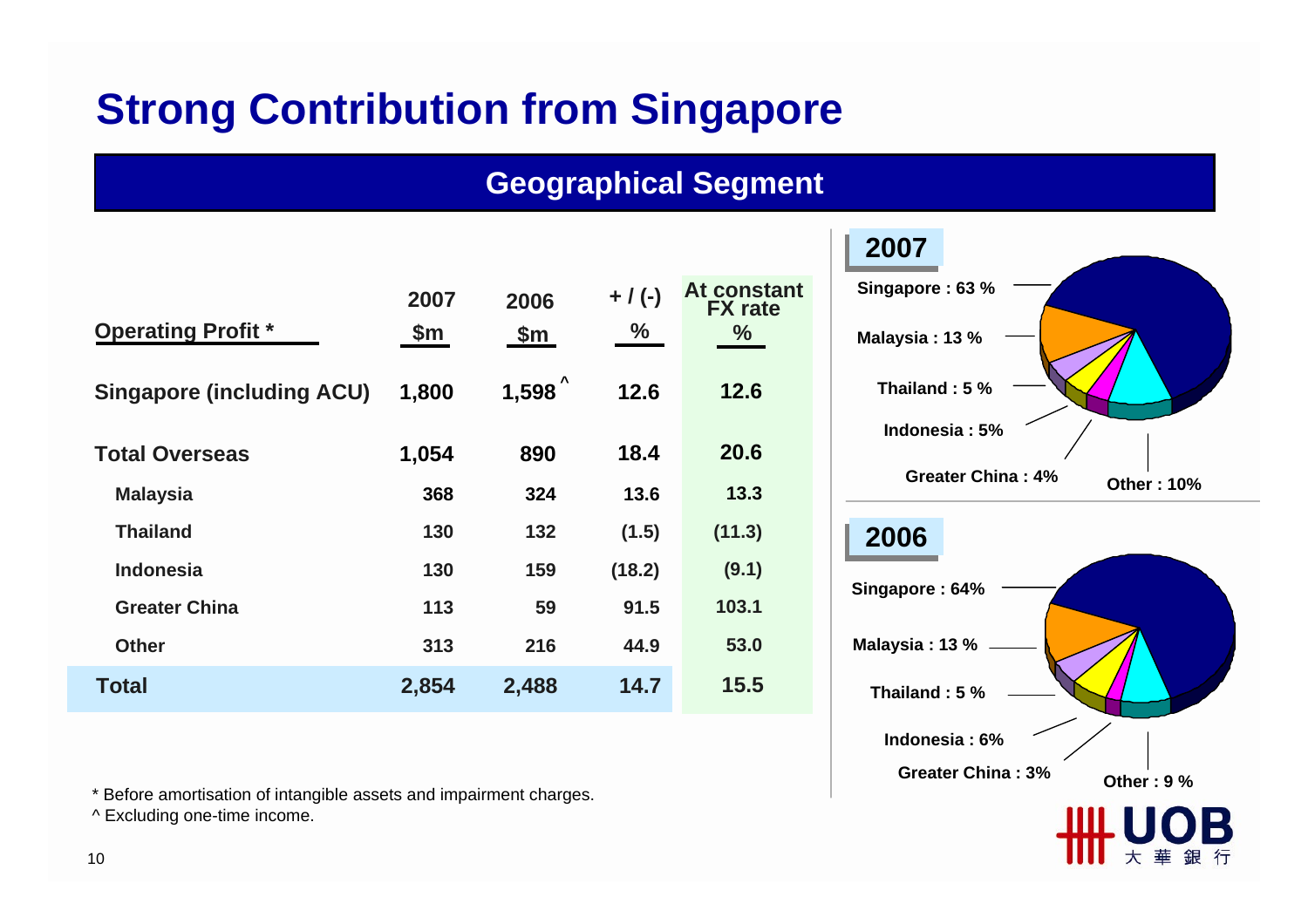## **Strong Growth in Loans and Deposits**

**Customer Loans, Deposits and L/D Ratio**

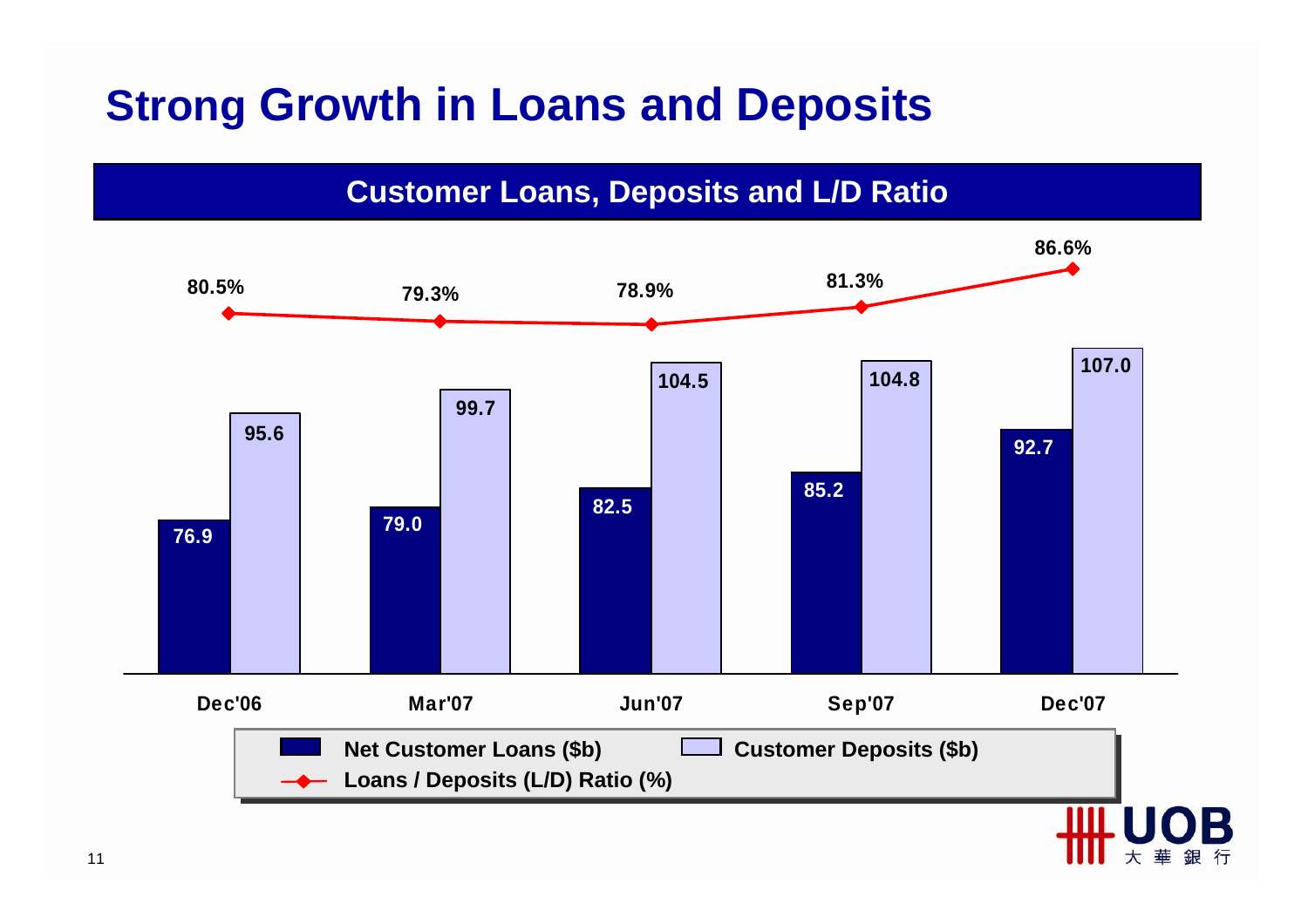#### **NPL Ratios Continue to Improve**



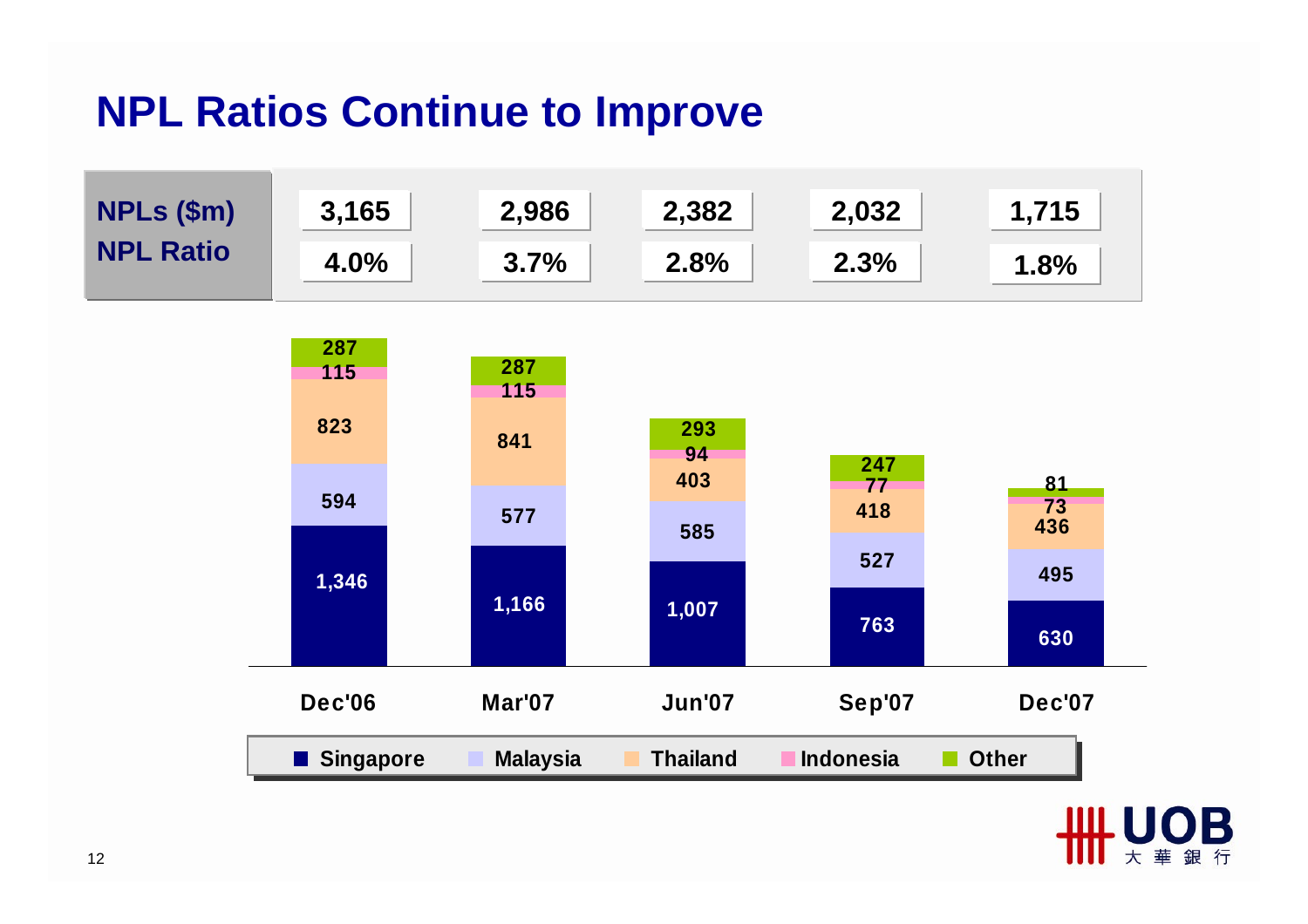## **Impairment Coverage Remained Strong**



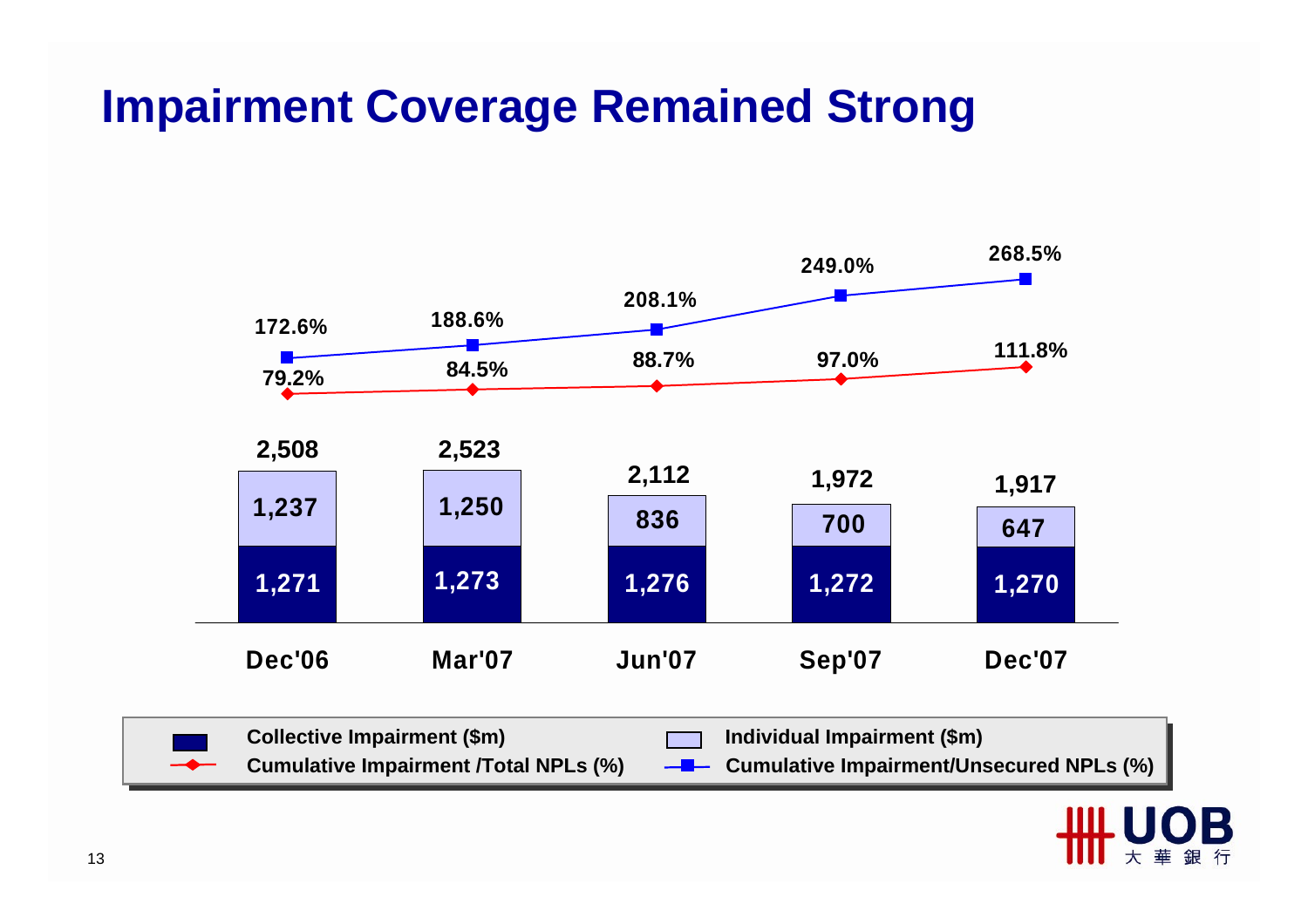# **Singapore (including ACU) – A Good Year**

|                                    | 2007              | 2006 *            | $+ / (-)$     | <b>4Q07</b>       | <b>3Q07</b>       | $+ / (-)$     |
|------------------------------------|-------------------|-------------------|---------------|-------------------|-------------------|---------------|
|                                    | \$ <sup>'</sup> m | \$ <sup>'</sup> m | $\frac{9}{6}$ | \$ <sup>'</sup> m | \$ <sup>'</sup> m | $\frac{0}{6}$ |
| Net interest income                | 1,794             | 1,729             | 3.8           | 449               | 426               | 5.4           |
| Non-interest income                | 1,152             | 856               | 34.6          | 296               | 235               | 26.0          |
| <b>Total income</b>                | 2,946             | 2,585             | 14.0          | 745               | 660               | 12.9          |
| Less: Total expenses               | 1,146             | 987               | 16.1          | 321               | 274               | 17.2          |
| <b>Operating profit</b>            | 1,800             | 1,598             | 12.6          | 424               | 386               | 9.8           |
| Less: Total impairment charges     | 70                | 75                | (6.7)         | 61                | (13)              | <b>NM</b>     |
| Add: Share of profit of associates | 198               | 137               | 44.5          | 49                | 43                | 14.0          |
| Net profit before tax              | 1,928             | 1,660             | 16.2          | 412               | 442               | (6.7)         |



\* Excluding one-time gain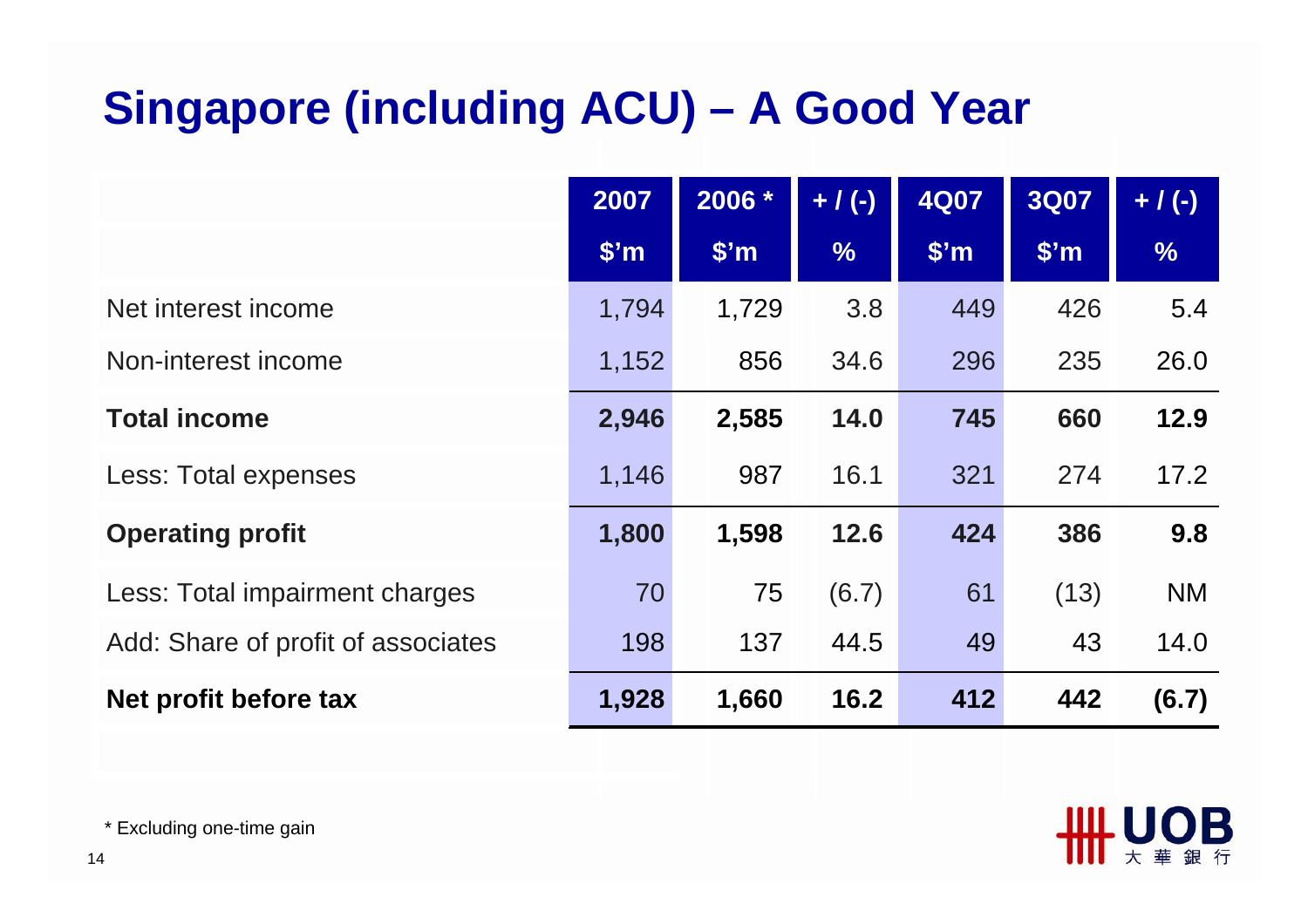### **Singapore (including ACU) – Improvement in All Areas**

|                               | 2007   | 2006 *        | $+ / (-)$ | <b>4Q07</b>   | <b>3Q07</b>   | $+ / (-)$ |
|-------------------------------|--------|---------------|-----------|---------------|---------------|-----------|
|                               | %      | $\frac{9}{6}$ | % pt      | $\frac{9}{6}$ | $\frac{0}{6}$ | % pt      |
| Net interest margin           | 1.84   | 1.77          | 0.07      | 1.72          | 1.72          |           |
| Non-NII / Total income        | 39.1   | 33.1          | 6.0       | 39.7          | 35.6          | 4.1       |
| Expense / Total income        | 38.9   | 38.2          | 0.7       | 43.1          | 41.5          | 1.6       |
| Customer loans (net) $-$ \$'m | 57,312 | 47,749        | 20.0%     | 57,312        | 51,734        | 10.8%     |
| Loans / Deposits              | 72.4   | 68.0          | 4.4       | 72.4          | 67.5          | 4.9       |
| <b>NPL</b> ratio              | 1.1    | 2.8           | (1.7)     | 1.1           | 1.5           | (0.4)     |



\* Excluding one-time gain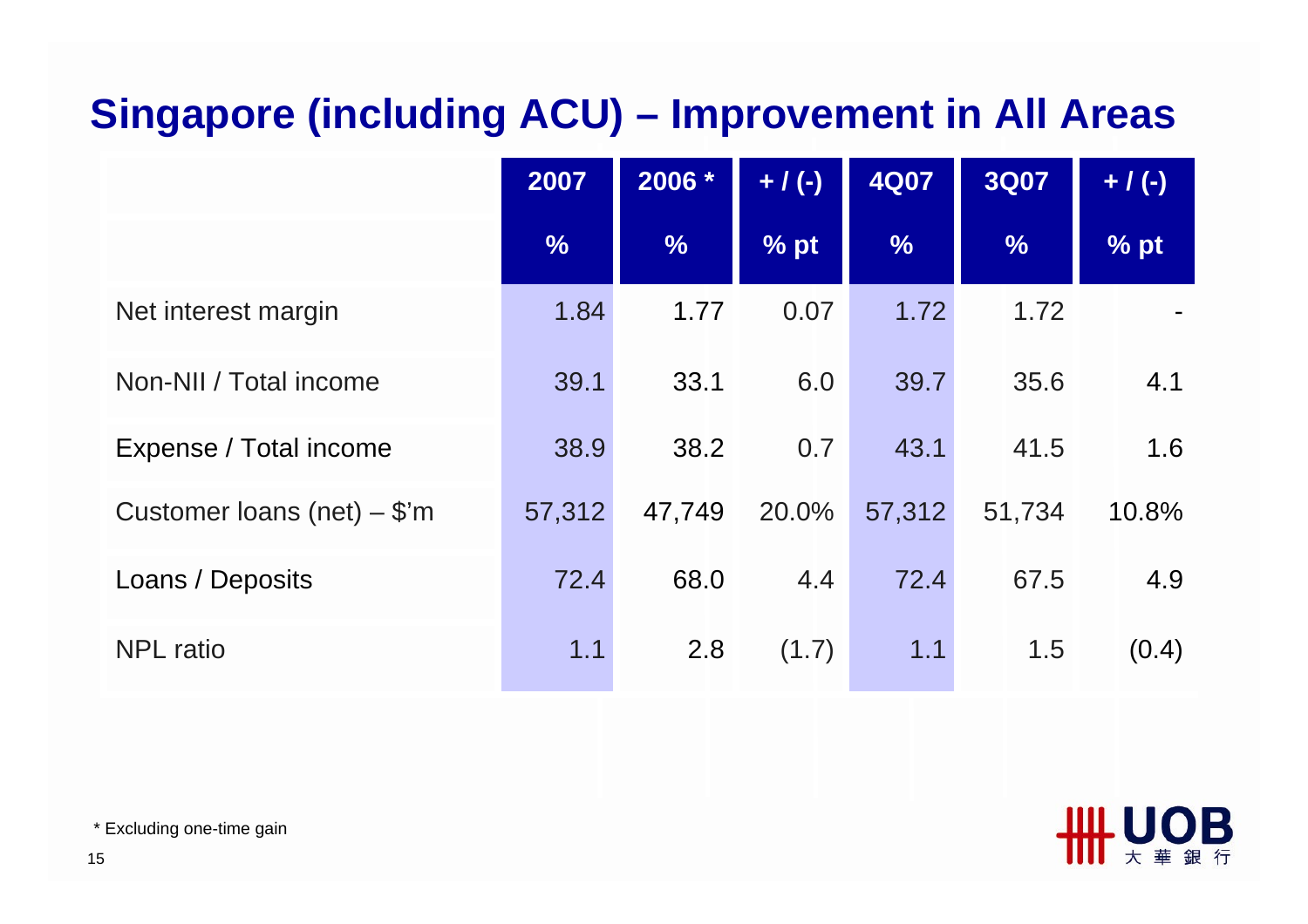## **Malaysia – Strong Momentum**

|                                    | 2007  | 2006  | $+ / (-)$     | <b>4Q07</b> | <b>3Q07</b> | $+ / (-)$     |
|------------------------------------|-------|-------|---------------|-------------|-------------|---------------|
|                                    | RM'm  | RM'm  | $\frac{9}{6}$ | RM'm        | RM'm        | $\frac{0}{6}$ |
| Net interest income                | 874   | 708   | 23.4          | 227         | 212         | 7.1           |
| Non-interest income                | 433   | 417   | 3.8           | 128         | 93          | 37.6          |
| <b>Total income</b>                | 1,307 | 1,125 | 16.2          | 355         | 305         | 16.4          |
| Less: Total expenses               | 461   | 378   | 22.0          | 131         | 115         | 13.9          |
| <b>Operating profit</b>            | 846   | 747   | 13.3          | 224         | 190         | 17.9          |
| Less: Total impairment charges     | 186   | 58    | 220.7         | 41          | 22          | 86.4          |
| Add: Share of profit of associates | 22    | 33    | (33.3)        | (3)         | 9           | (133.3)       |
| Net profit before tax              | 682   | 722   | (5.5)         | 180         | 177         | 1.7           |
| Net profit before tax (S\$m)       | 296   | 314   | (5.5)         | 77          | 75          | 2.8           |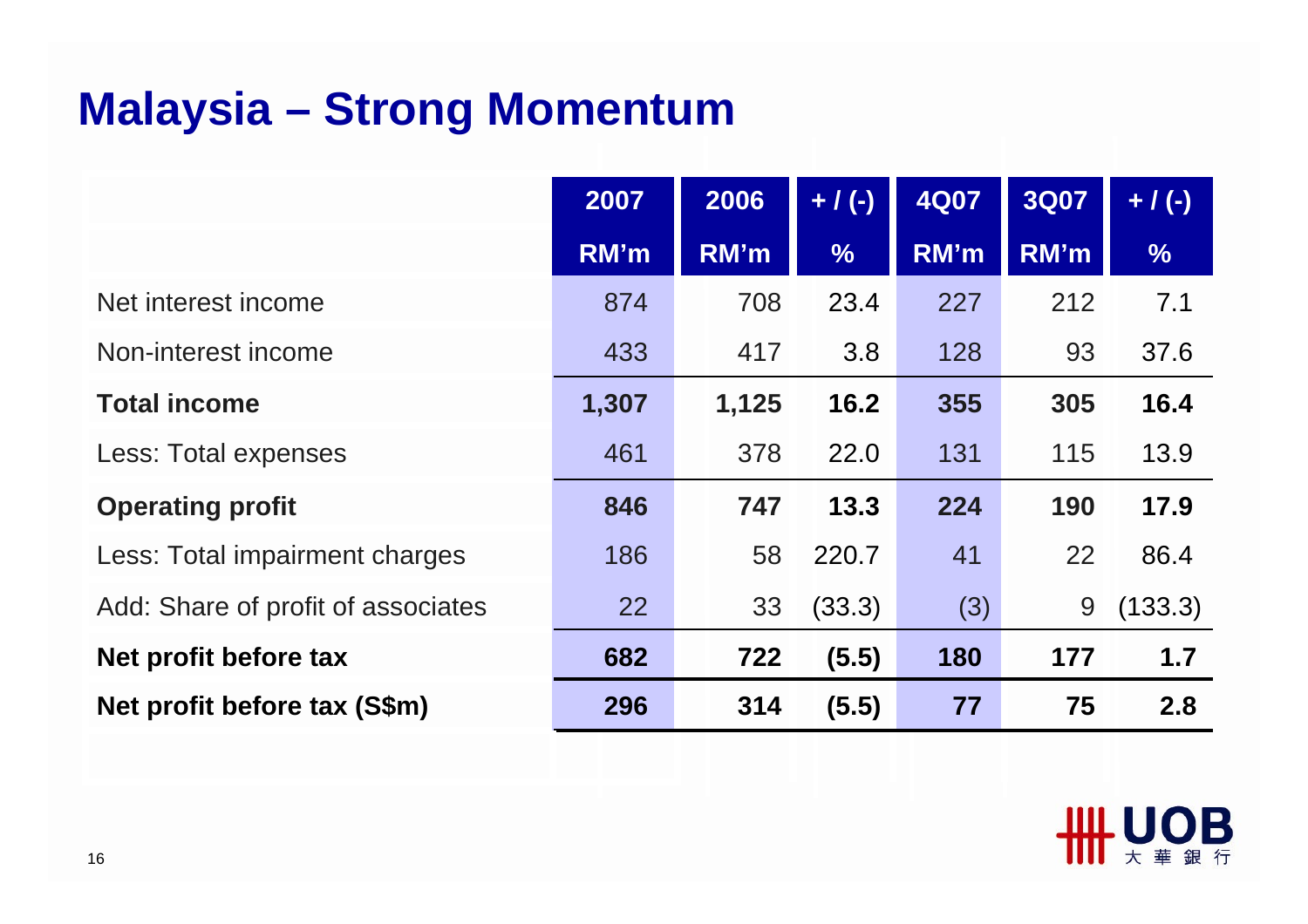## **Malaysia – Competitive but Growing**

|                               | 2007          | 2006          | $+ / (-)$ | <b>4Q07</b>   | <b>3Q07</b>   | $+ / (-)$ |
|-------------------------------|---------------|---------------|-----------|---------------|---------------|-----------|
|                               | $\frac{0}{6}$ | $\frac{0}{6}$ | % pt      | $\frac{0}{6}$ | $\frac{1}{2}$ | % pt      |
| Net interest margin           | 3.00          | 3.14          | (0.14)    | 3.03          | 3.03          |           |
| Non-NII / Total income        | 33.1          | 37.1          | (4.0)     | 36.1          | 30.5          | 5.6       |
| Expense / Total income        | 35.3          | 33.6          | 1.7       | 36.9          | 37.7          | (0.8)     |
| Customer loans (net) $-$ RM'm | 25,868        | 20,192        | 28.1%     | 25,868        | 24,071        | 7.5%      |
| Loans / Deposits              | 104.2         | 88.8          | 15.4      | 104.2         | 100.0         | 4.2       |
| <b>NPL</b> ratio              | 4.2           | 6.3           | (2.1)     | 4.2           | 4.7           | (0.5)     |

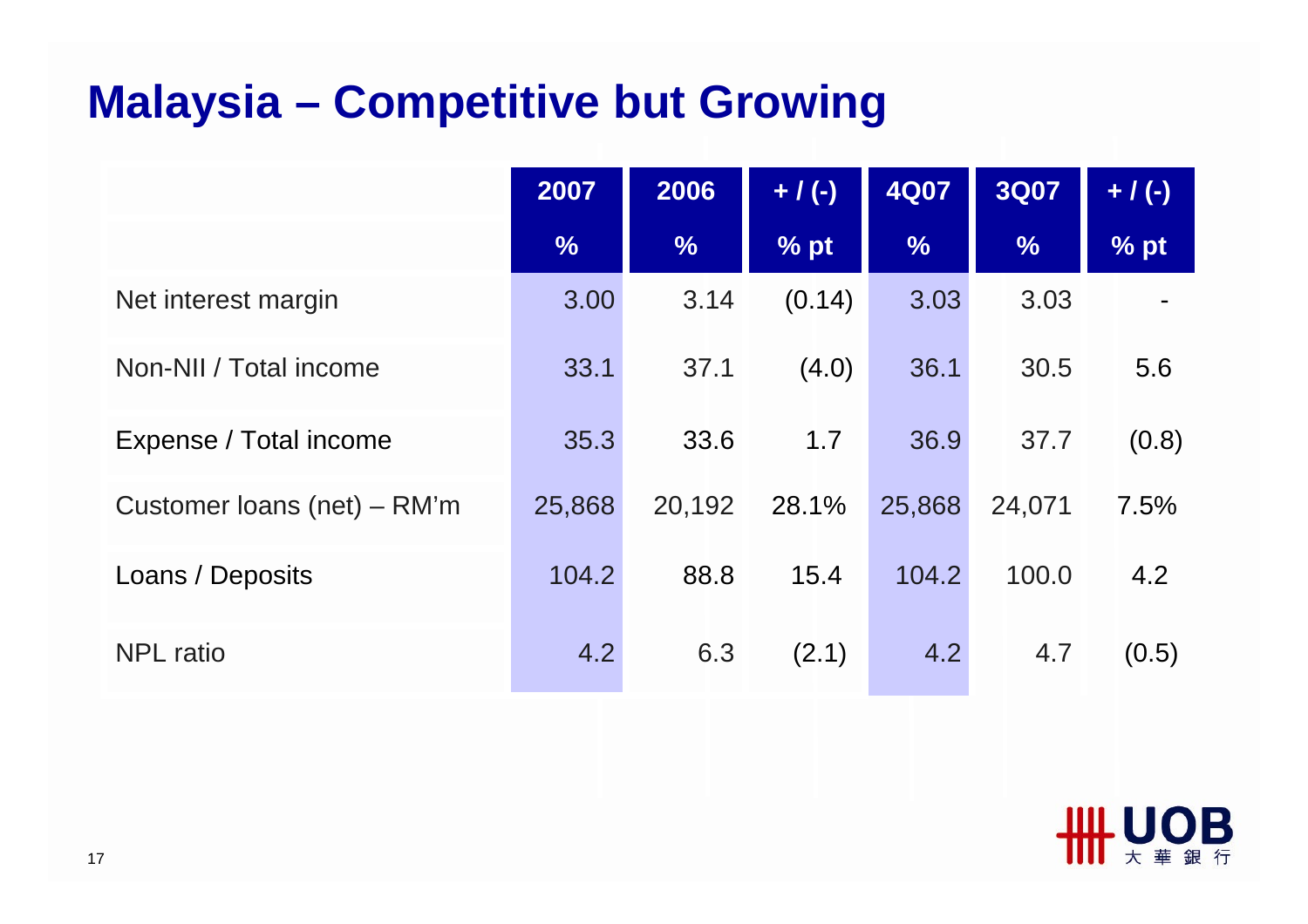## **Thailand – Year of Consolidation**

|                                    | 2007  | 2006  | $+ / (-)$     | <b>4Q07</b> | <b>3Q07</b> | $+ / (-)$     |
|------------------------------------|-------|-------|---------------|-------------|-------------|---------------|
|                                    | THB'm | THB'm | $\frac{0}{6}$ | THB'm       | THB'm       | $\frac{0}{6}$ |
| Net interest income                | 6,645 | 6,270 | 6.0           | 1,767       | 1,731       | 2.1           |
| Non-interest income                | 2,598 | 2,942 | (11.7)        | 648         | 530         | 22.3          |
| <b>Total income</b>                | 9,243 | 9,212 | 0.3           | 2,415       | 2,261       | 6.8           |
| Less: Total expenses               | 6,535 | 6,160 | 6.1           | 1,699       | 1,644       | 3.3           |
| <b>Operating profit</b>            | 2,708 | 3,052 | (11.3)        | 716         | 617         | 16.0          |
| Less: Total impairment charges     | 2,371 | 1,813 | 30.8          | 244         | 227         | 7.5           |
| Add: Share of profit of associates | (7)   | 18    | (138.9)       | (2)         | (2)         |               |
| Net profit before tax              | 330   | 1,257 | (73.7)        | 470         | 388         | 21.1          |
| Net profit before tax (S\$m)       | 16    | 55    | (71.2)        | 22          | 19          | 18.6          |

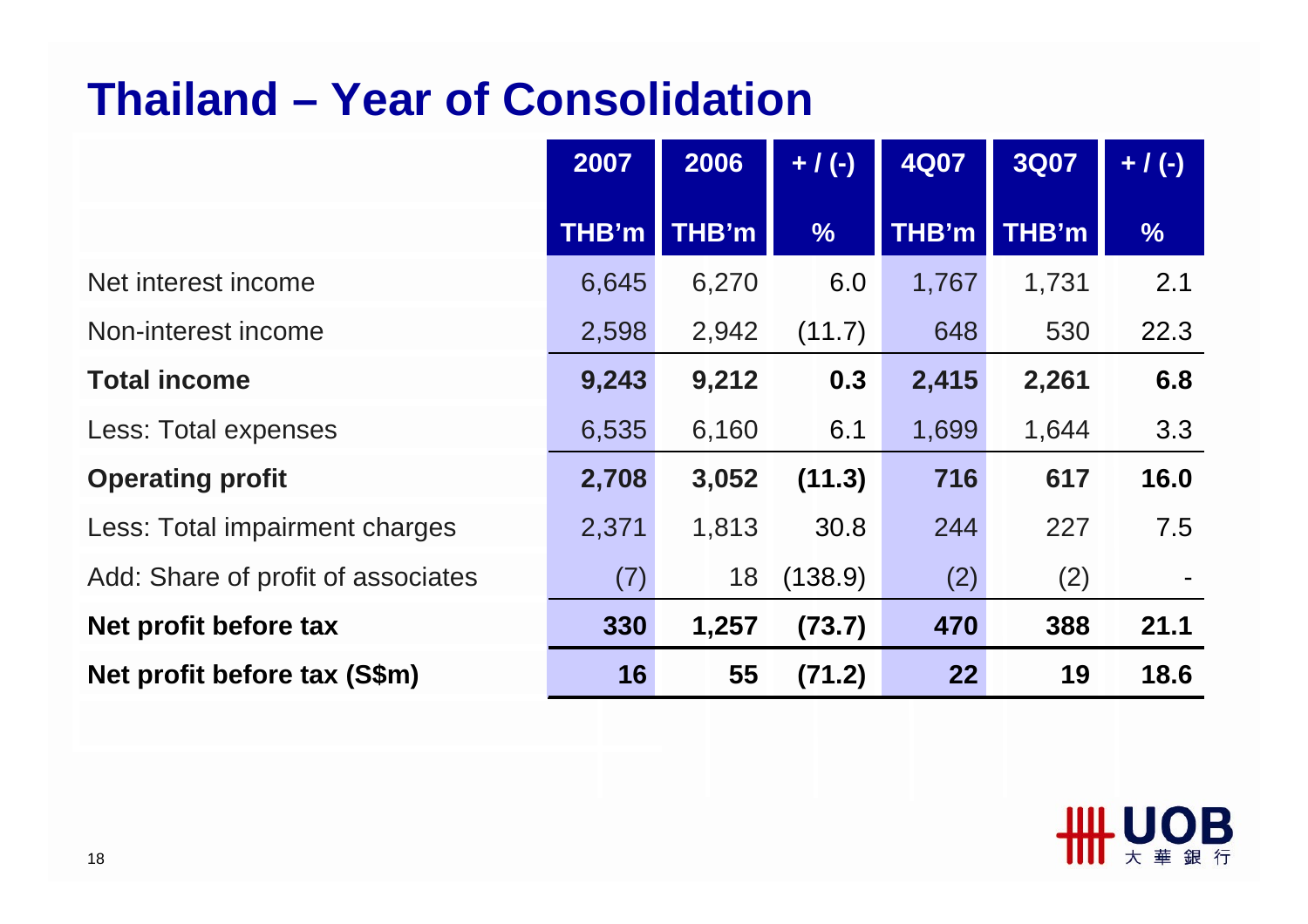# **Thailand – Growing Momentum**

|                                | 2007          | 2006          | $+ / (-)$ | <b>4Q07</b>   | <b>3Q07</b>   | $+ / (-)$ |
|--------------------------------|---------------|---------------|-----------|---------------|---------------|-----------|
|                                | $\frac{0}{6}$ | $\frac{9}{6}$ | % pt      | $\frac{9}{6}$ | $\frac{9}{6}$ | % pt      |
| Net interest margin            | 3.49          | 3.76          | (0.27)    | 3.66          | 3.57          | 0.09      |
| Non-NII / Total income         | 28.1          | 31.9          | (3.8)     | 26.8          | 23.4          | 3.4       |
| Expense / Total income         | 70.7          | 66.9          | 3.8       | 70.4          | 72.7          | (2.3)     |
| Customer loans (net) $-$ THB'm | 143,830       | 146,009       | $(1.5)\%$ | 143,830       | 139,761       | 2.9%      |
| Loans / Deposits               | 90.3          | 95.6          | (5.3)     | 90.3          | 79.7          | 10.6      |
| <b>NPL</b> ratio               | 6.5           | 12.9          | (6.4)     | 6.5           | 6.6           | (0.1)     |

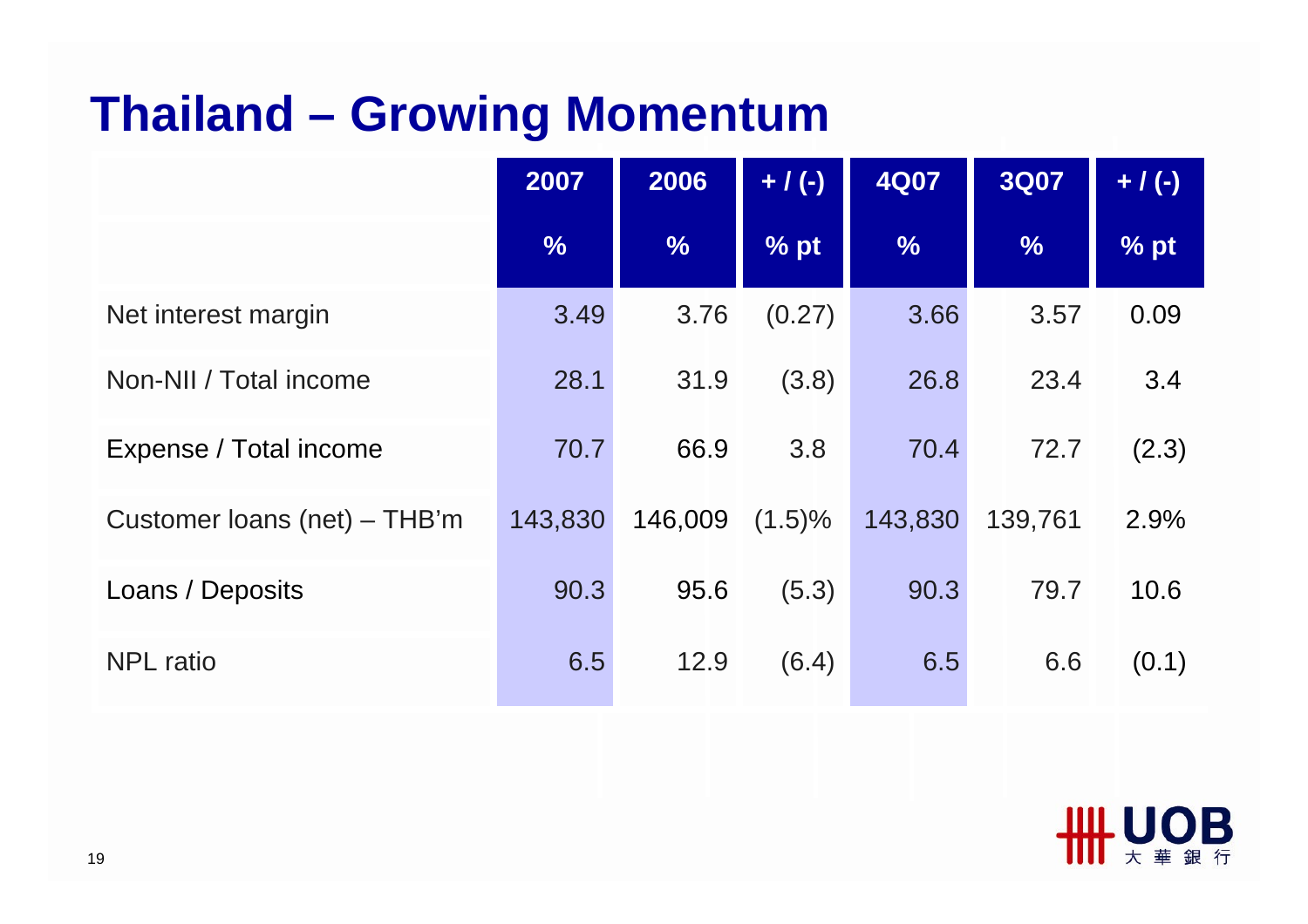## **Indonesia – Good Progress**

|                                | 2007         | 2006         | $+ / (-)$     | <b>4Q07</b>  | <b>3Q07</b>  | $+ / (-)$     |
|--------------------------------|--------------|--------------|---------------|--------------|--------------|---------------|
|                                | <b>IDR'b</b> | <b>IDR'b</b> | $\frac{9}{6}$ | <b>IDR'b</b> | <b>IDR'b</b> | $\frac{9}{6}$ |
| Net interest income            | 1,384        | 1,346        | 2.8           | 344          | 338          | 1.8           |
| Non-interest income            | 303          | 333          | (9.0)         | 78           | 80           | (2.5)         |
| <b>Total income</b>            | 1,687        | 1,679        | 0.5           | 422          | 418          | 1.0           |
| Less: Total expenses           | 837          | 744          | 12.5          | 235          | 225          | 4.4           |
| <b>Operating profit</b>        | 850          | 935          | (9.1)         | 187          | 193          | (3.1)         |
| Less: Total impairment charges | (29)         | 113          | (125.7)       | (2)          | (40)         | 95.0          |
| Net profit before tax          | 879          | 822          | 6.9           | 189          | 233          | (18.9)        |
| Net profit before tax (S\$m)   | 134          | 140          | (4.0)         | 22           | 35           | (37.6)        |

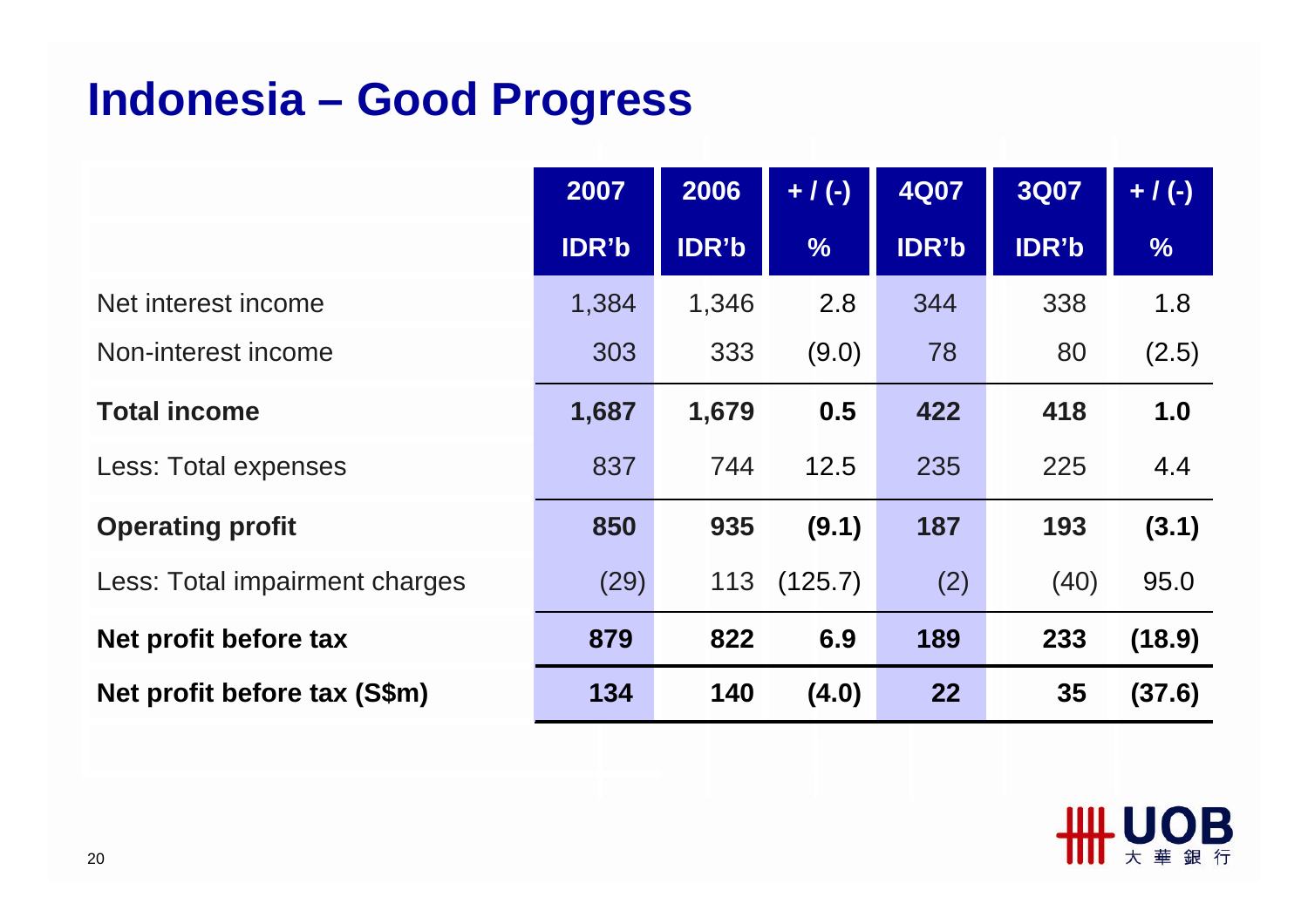#### **Indonesia – Competitive, but Strengthen Market Position**

|                              | 2007          | 2006          | $+ / (-)$ | <b>4Q07</b>   | <b>3Q07</b>   | $+ / (-)$ |
|------------------------------|---------------|---------------|-----------|---------------|---------------|-----------|
|                              | $\frac{9}{6}$ | $\frac{9}{6}$ | % pt      | $\frac{9}{6}$ | $\frac{0}{6}$ | % pt      |
| Net interest margin          | 5.98          | 7.07          | (1.09)    | 5.53          | 5.51          | 0.02      |
| Non-NII / Total income       | 18.0          | 19.8          | (1.8)     | 18.5          | 19.1          | (0.6)     |
| Expense / Total income       | 49.6          | 44.3          | 5.3       | 55.7          | 53.8          | 1.9       |
| Customer loans (net) – IDR'b | 18,143        | 14,619        | 24.1%     | 18,143        | 16,474        | 10.1%     |
| Loans / Deposits             | 99.0          | 97.0          | 2.0       | 99.0          | 93.0          | 6.0       |
| <b>NPL</b> ratio             | 2.0           | 3.7           | (1.7)     | 2.0           | 2.2           | (0.2)     |

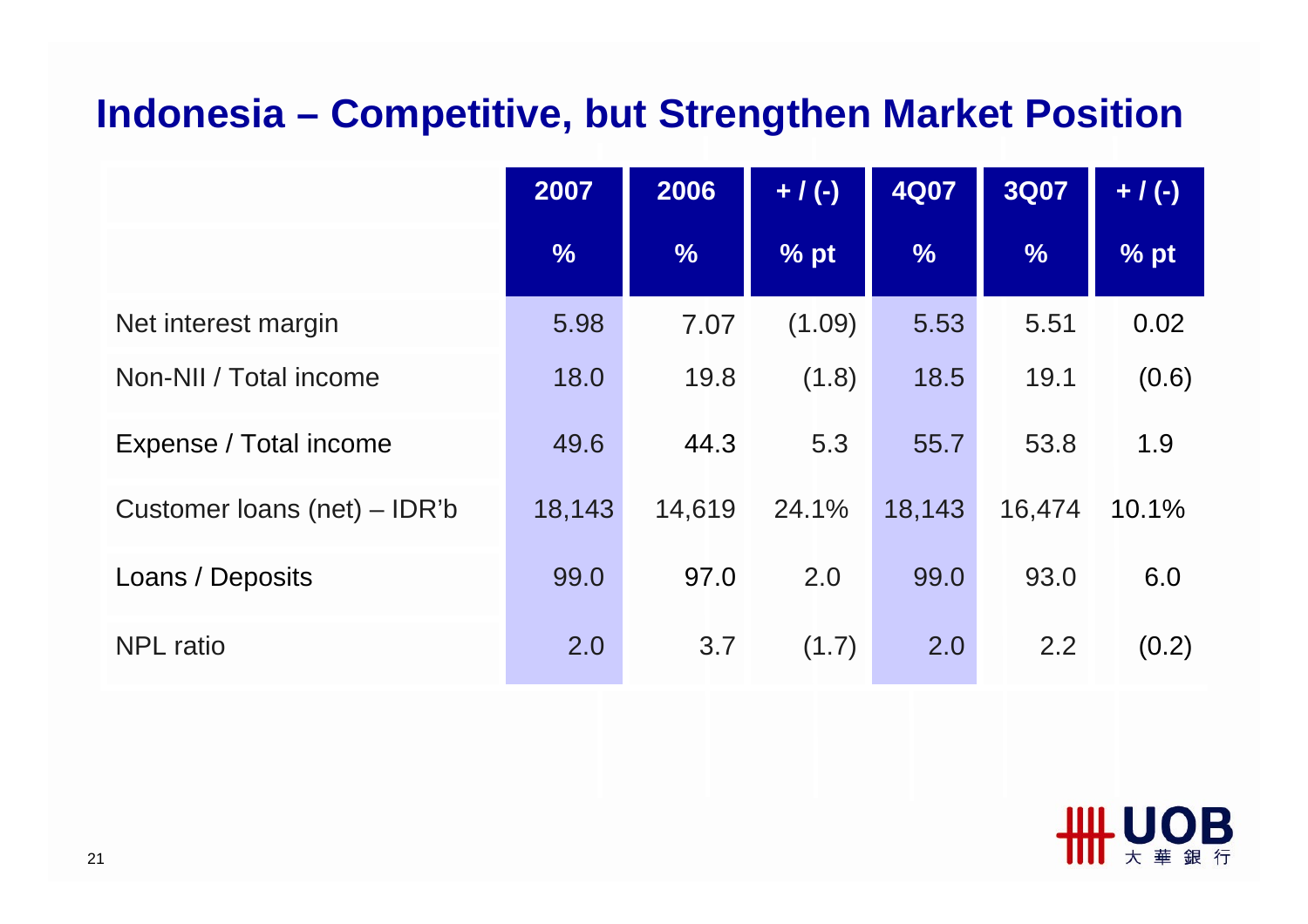# **Strong Capital Position**

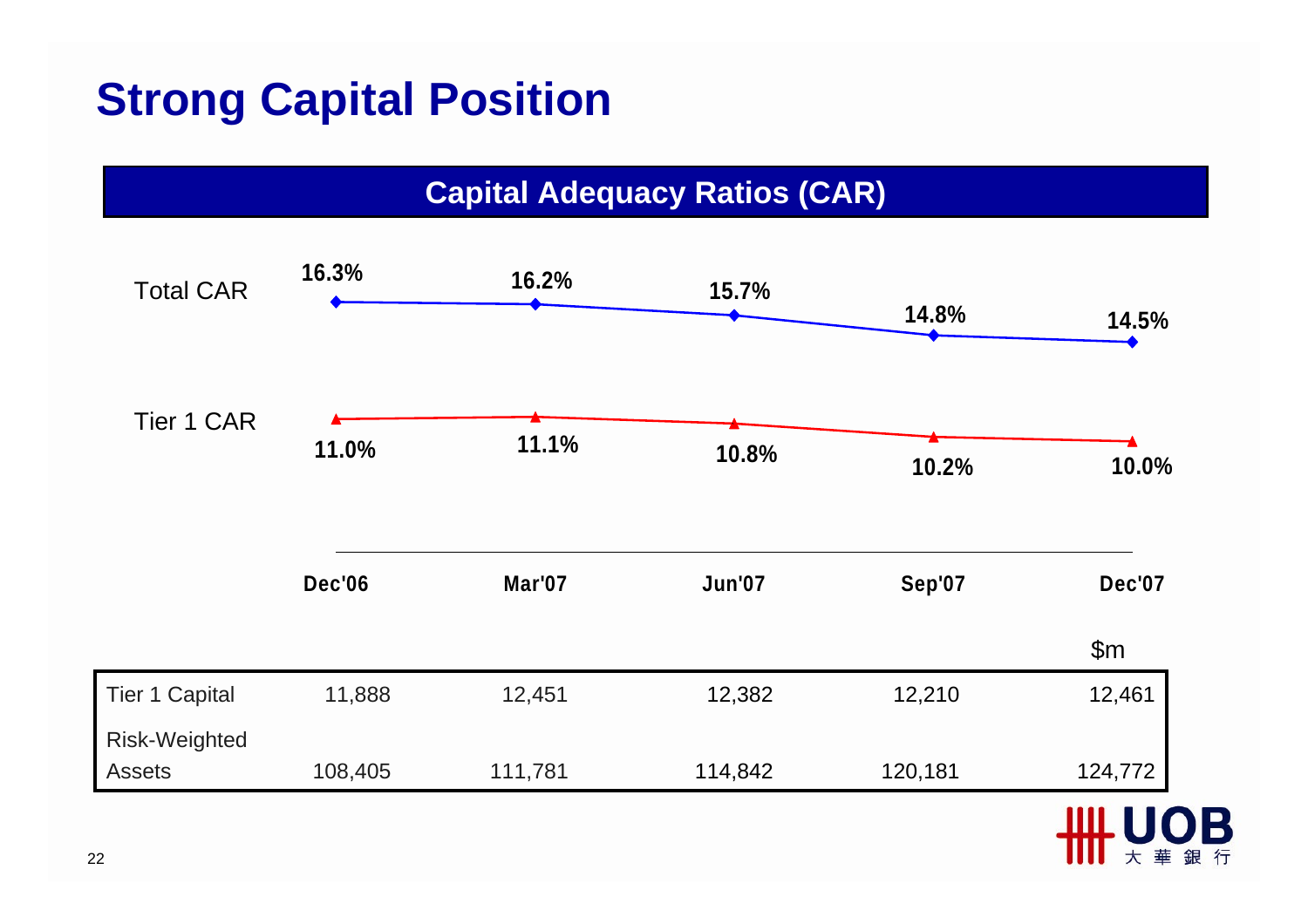# **Maintain High Net Dividend Rate**

 **Special**

 **Dividend in Specie**

| $\square$ Final              |                 |                 | <b>24.2 cts</b> | 12.3 cts        |
|------------------------------|-----------------|-----------------|-----------------|-----------------|
| <b>Interim</b>               |                 | <b>22.8 cts</b> |                 |                 |
|                              | <b>32.0 cts</b> | <b>32.0 cts</b> | 41.0 cts        | 45.0 cts        |
|                              | <b>16.0 cts</b> | <b>16.0 cts</b> | <b>16.0 cts</b> | <b>16.4 cts</b> |
|                              | 2004            | 2005            | 2006            | 2007            |
| <b>Special Dividend</b>      |                 | $$351m$ *       | \$369m          | \$187m          |
| <b>Cash Dividend</b>         | \$744m          | \$737m          | \$868m          | \$929m          |
| <b>Dividend Payout</b>       | \$744m          | \$1,088m        | \$1,237m        | \$1,116m        |
| <b>Dividend Payout Ratio</b> | 51%             | <b>64%</b>      | 48%             | 53%             |

OВ

\* Dividend in specie of shares in United Overseas Land Limited.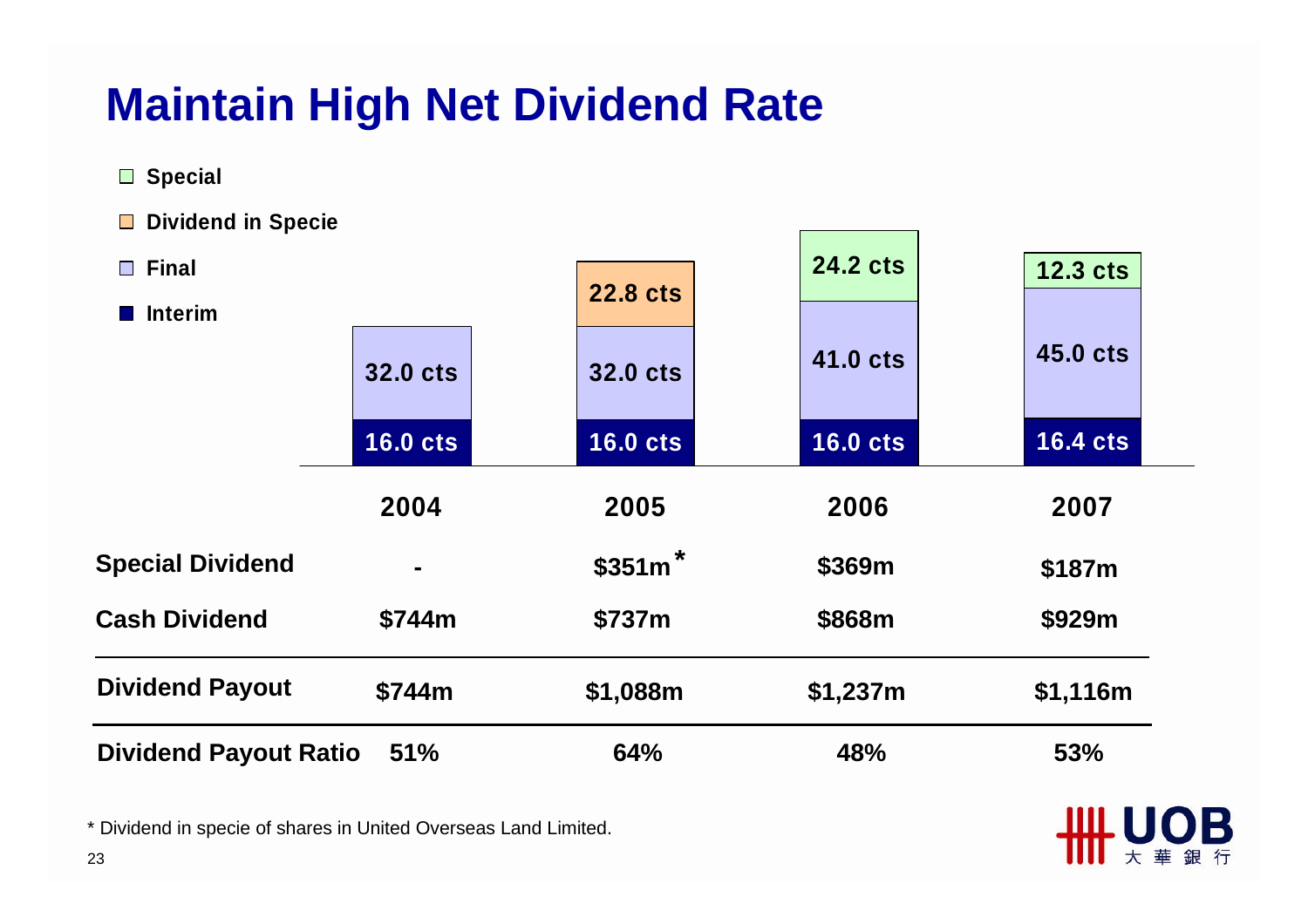## **In Summary …**

- Net profit grew 12.1% to reach \$2.1 billion
- $\mathcal{L}_{\mathcal{A}}$ Growth in core business - NII and fee income
- Strong loan growth
- Continued discipline in expense control
- $\mathcal{L}_{\mathcal{A}}$ Improved asset quality
- High payout ratio

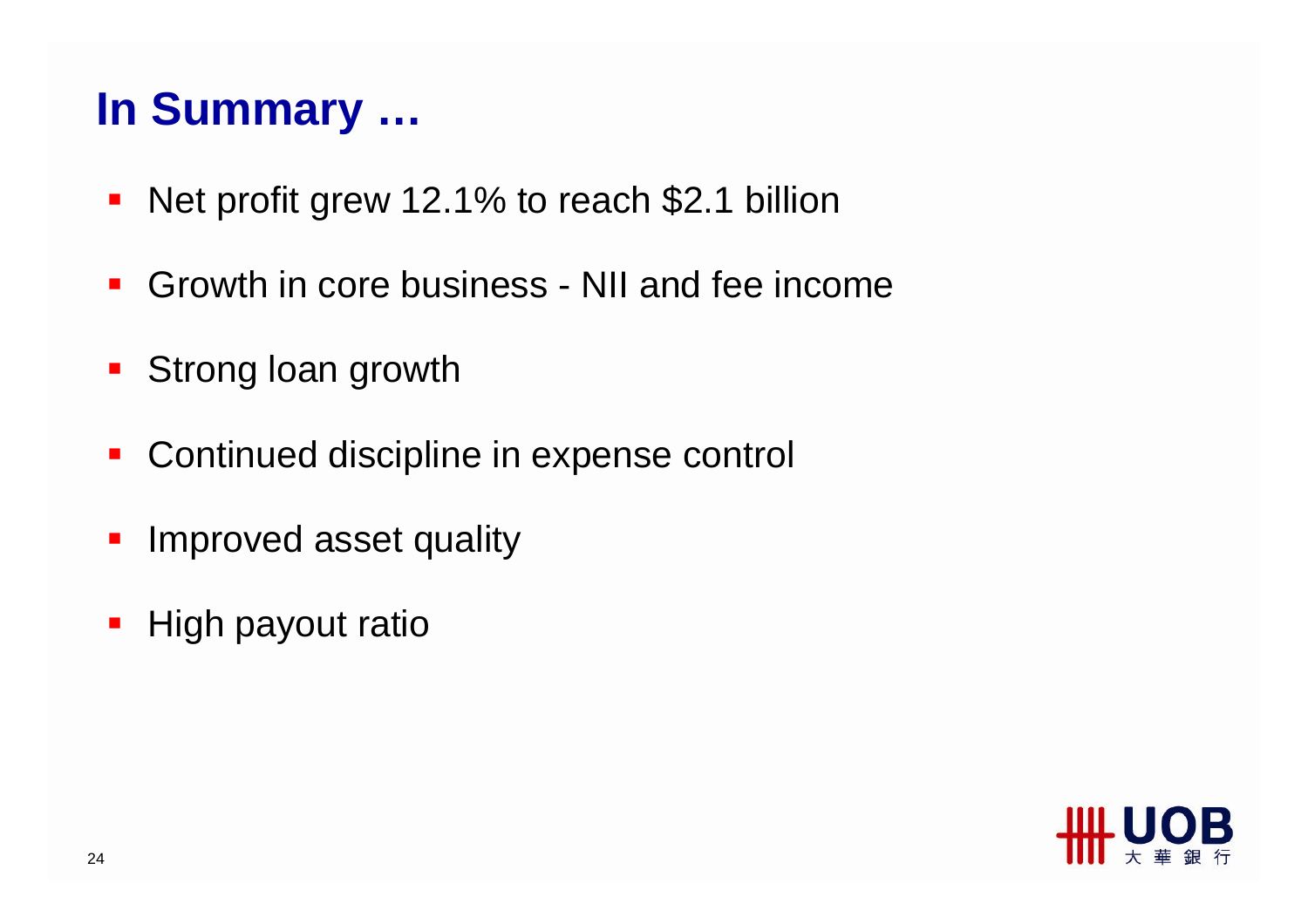# **Update on CDOs**

 $\mathcal{L}_{\mathcal{A}}$ **Further reduction in CDO** exposure with additional provision taken.

|              |               |        | <b>4Q07 Allowance</b> |                 | <b>Cumulative Allowance</b> |                 |
|--------------|---------------|--------|-----------------------|-----------------|-----------------------------|-----------------|
|              | <b>Dec'07</b> | Sep'07 | P/L                   | <b>Reserves</b> | P/L                         | <b>Reserves</b> |
|              | $\mathsf{Sm}$ | \$m\$  | $\mathsf{Sm}$         | $\mathsf{Sm}$   | $\mathsf{Sm}$               | $\mathsf{Sm}$   |
| <b>ABS</b>   | 86            | 90     | 39                    | ۰               | 40                          | 35              |
| Corporate    | 229           | 298    | 6                     | 13              | 59                          | 25              |
| <b>Total</b> | 315           | 388    | 45                    | 13              | 99                          | 60              |

- $\mathcal{L}_{\mathcal{A}}$  Overall **CDO** exposure remains small (less than 0.2% of our balance sheet), and will not have a material impact on our performance.
- $\mathcal{L}_{\mathcal{A}}$  **Archer**, the Asset-Backed Commercial Paper managed by UOB, was wound down and fully redeemed as at 31 December 2007.